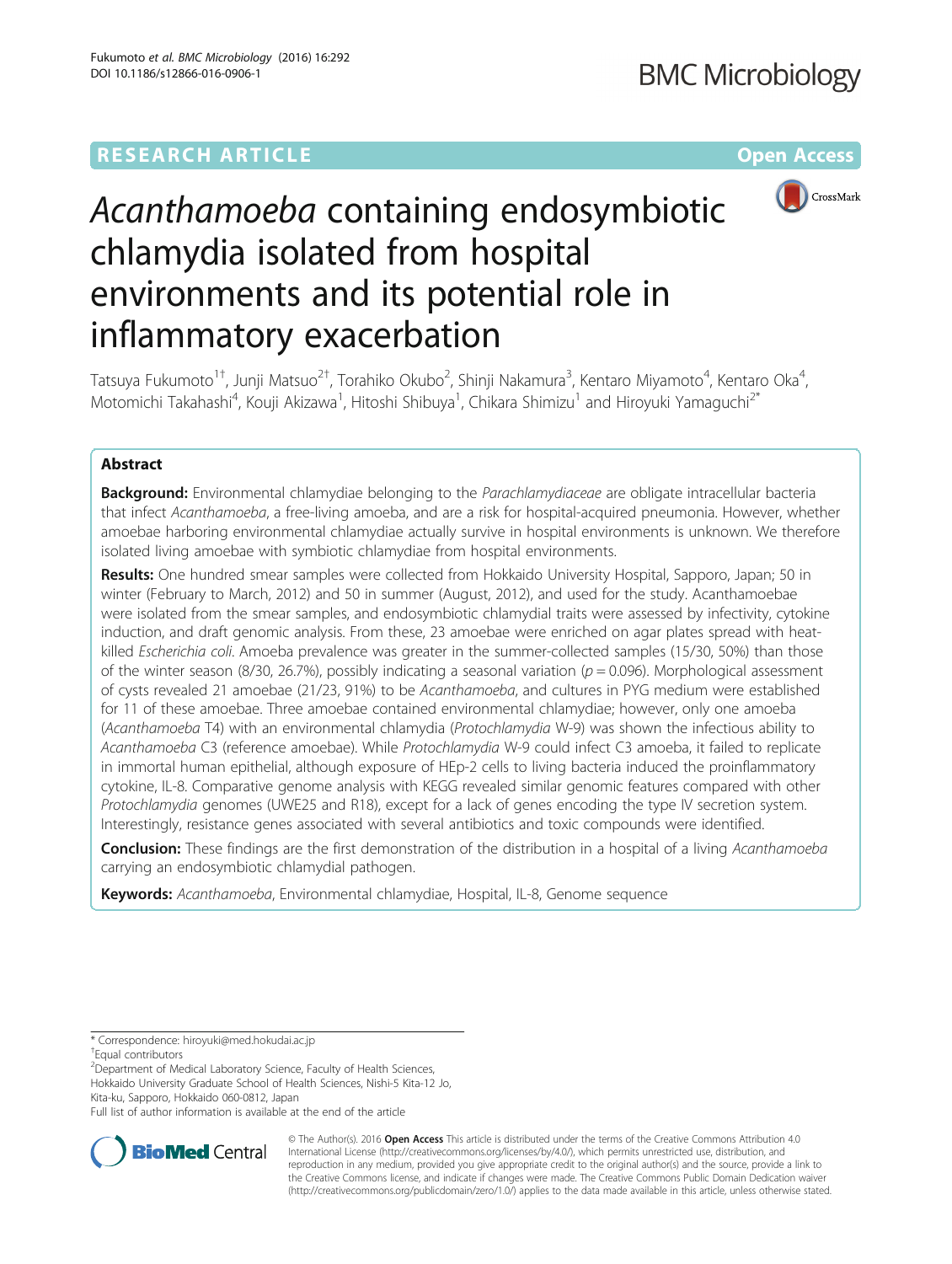## Background

Obligate intracellular environmental chlamydiae belong to the Parachlamydiaceae (Parachlamydia, Protochlamydia, and Neochlamydia) [[1](#page-6-0)], diverged from pathogenic chlamydiae (e.g. Chlamydia trachomatis or C. pneumoniae) 0.7–1.4 billion years ago [\[2](#page-6-0)]. Similar to pathogenic chlamydiae, the environmental chlamydiae have a unique developmental cycle, consisting of two distinct forms: the elementary body, an infectious form, and the reticulate body, a replicative form [\[3\]](#page-6-0). Through this cycle, environmental chlamydiae can grow and survive within Acanthamoeba, a free-living amoeba that inhabits a wide range of natural environments, such as rivers and soil [\[4](#page-6-0)]. Because people can unconsciously carry soil, for example on shoes, amoebae may be widely distributed in public spaces, such as hospitals.

Interestingly, recent studies have revealed the presence of environmental chlamydial DNA in mononuclear cells of sputa or bronchoalveolar lavage samples from patients with bronchitis [\[5](#page-6-0)–[7\]](#page-6-0). It is possible that environmental chlamydiae (Parachlamydia or Protochlamydia) can cause inhalation pneumonia, for example hospital-acquired pneumonia in immune compromised hosts, such as HIVinfected patients or organ transplant recipients [\[8](#page-6-0)]. Thus, environmental chlamydiae are a potential etiological agent of hospital-acquired pneumonia. Our recent study found that both DNAs of Parachlamydia and amoebae were coincidentally detected in a hospital environment, with the presence of Acanthamoeba having a significant effect on the long-term survival of the bacteria [[9\]](#page-6-0).

Thus, it is possible that this human pathogen can spread through a hospital environment via Acanthamoeba. It is important to determine whether this is the case for the control of hospital-acquired infection. However, whether amoebae harboring environmental chlamydiae can actually survive in harsh conditions, such as on floors or in sinks of hospitals, remains unknown. In the present study, we therefore isolated living amoebae containing symbiotic chlamydiae with bacterial pathogenic features from hospital environments.

## Methods

## Cells

Acanthamoeba castellanii C3 (ATCC 50739) were purchased from the American Type Culture Collection (ATCC). Amoebae were maintained in PYG broth (0.75% peptone, 0.75% yeast extract, and 1.5% glucose) at 30 °C [\[10](#page-7-0)]. *Parachlamydia* Bn<sub>9</sub> (ATCC VR-1476) was also purchased from the ATCC, and the bacteria were propagated in an amoeba culture system according to methods described previously [[10](#page-7-0)]. The numbers of bacterial infectious progeny were determined by the amoebal infectious unit (AIU) assay described previously [\[10](#page-7-0)]. The immortal human epithelial cell line, HEp-2, was also used for the study. HEp-2 cells were cultured in Dulbecco's Modified Eagle's Medium (DMEM, Sigma) containing 10% heat-inactivated fetal calf serum and antibiotics (penicillin, 100u/ml; streptomycin, 100 μg/ml) (Sigma) at 37 °C in 5%  $CO_2$ .

## Smear sample collection

One hundred-smear samples were collected from a hospital (Hokkaido University Hospital, Sapporo, Japan, which has approximately 900 beds); 50 samples were collected in a winter trial, February to March 2012, and 50 samples were collected in a summer trial, August 2012. The smear samples were collected from the floor or sink outlet by wiping with sterilized gauze moistened with Page's amoeba saline (PAS) [[11](#page-7-0)], according to a previously described procedure [\[9\]](#page-6-0). The pellets obtained from the gauze were resuspended in PAS and used for amoebal isolation and DNA extraction. All sampling locations were limited at drainages, sinks and floors in the public space of hospital, which can be freely accessed by both patients and medical staffs, but not including emerging rooms with recovery rooms or patient rooms.

#### Isolation of amoebae

Amoebae were isolated using a previously reported method [[12\]](#page-7-0). In brief, a drop of sample/PAS solution was placed on the center of a non-nutrient agar plate on which heat-inactivated E. coli (a stock collection in our laboratory) were spread as a food source. Plates were then incubated at 30 °C. After 7 days of incubation, crawling amoebae with arm-like structures characteristic of Acanthamoeba cysts were isolated, according to a morphological assessment procedure [\[13\]](#page-7-0). Amoebae picked under microscopic observation from non-nutrient agar plates were then continuously grown in PYG broth to achieve axenic cultures. Three amoebal strains harboring environmental chlamydiae were finally established (Amoebal strain name/amoebal genotype/bacterial genus; W-9/T4/Protochlamydia sp., Y-20/T4/Neochlamydia sp., Y-23/T4/Neochlamydia sp.); however, because of lacking secondary infectious ability to C3 amoebae, Y-20 and Y-23 amoebae were omitted from the following experiments into assessing intracellular growth and IL-8 induction.

#### Direct sequencing and phylogenic analysis

To identify Acanthamoeba and environmental chlamydiae in the isolates, total DNA was extracted from amoebae using a High Pure PCR Template Preparation Kit (Roche, Indianapolis, IN, USA), according to the manufacturer's instructions. Extracted DNA was then amplified using High-Fidelity Phusion DNA polymerase (Thermo Fisher Scientific, San Jose, CA, USA) with specific primer sets for the Acanthamoeba 18S rRNA gene (JDP1, 5′-GGCCCA GATCGTTTACCGTGAA-3′; JDP2, 5′-TCTCACAAGC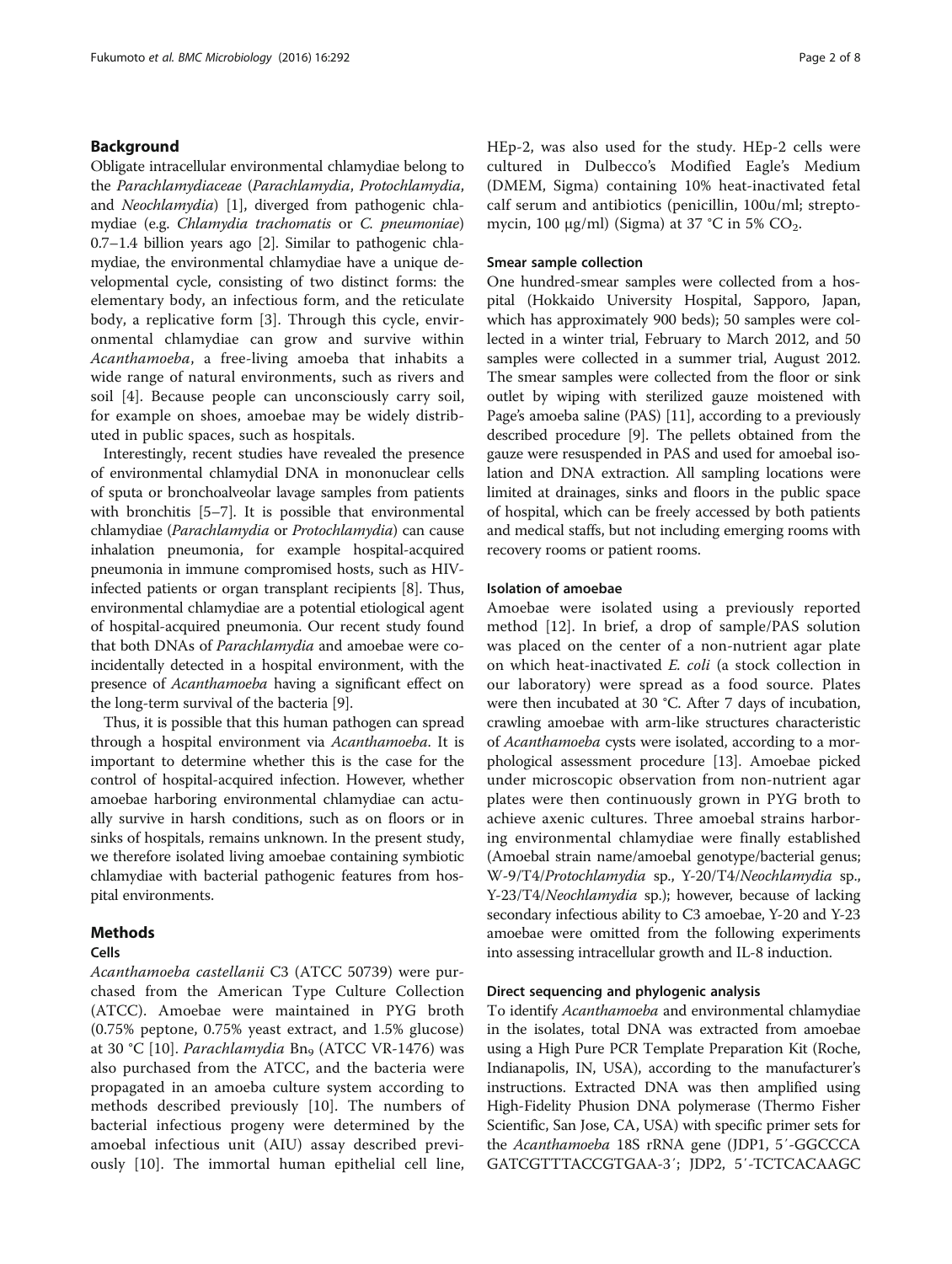TGCTAGGGAG TCA-3′) [\[9\]](#page-6-0) and the environmental chlamydia 16S rRNA gene (Ch5, 5′-CGTGGATGAGGC ATGCRAGTCG-3′; Ch6, 5′-GTCATCRGCCYYACCT TVSR CRYYTCT-3′) [[9\]](#page-6-0). The amplified products were separated by agarose gel electrophoresis and extracted from the gel using the FastGene Gel/PCR Extraction Kit (NIPPON Genetics, Tokyo, Japan) according to the manufacturer's protocol, and then sequenced by Macrogen (Seoul, South Korea). A phylogenetic tree was constructed using the Neighbor-Joining method in MEGA software (version 4) [\[14\]](#page-7-0). Accession numbers of nucleotide sequences used for the phylogenetic analysis were listed into a table (See Additional file [1](#page-6-0)).

## Infection and bacterial detection

Bacteria (Prochlamydia W-9 or Parachlamydia Bn<sub>9</sub>) were added to each well of a 24-well plate seeded with C3 amoebae in PYG broth at a multiplicity of infection (MOI) of 1 and then incubated for 1 h. After washing, the cultures were further incubated for up to 5 days at 30 °C in a normal atmosphere. During this period, the amoebal cells were regularly collected to assess bacterial numbers using quantitative real-time PCR (qPCR), the AIU assay and DAPI staining, according to methods described previously [[10](#page-7-0), [15\]](#page-7-0). Meanwhile, the immortal human cell line, HEp-2, was also infected with the bacteria at a MOI of 1–5. The infected HEp-2 cells were incubated in DMEM containing 10% FCS with antibiotics for up to 5 days at 37 °C in a 5%  $CO<sub>2</sub>$  atmosphere. Cells and supernatant were regularly collected for the determination of bacterial numbers and IL-8 secretion, respectively.

#### IL-8 quantification

The amount of IL-8, which is an inflammatory cytokine, in HEp-2 cell culture supernatant was quantified using a commercial kit, Human IL-8 ELISA MAX™ Deluxe (BioLegend, Tokyo, Japan), according to the manufacturer's protocol. The level of IL-8 gene expression was also determined by qRT-PCR using primer sets specific to IL-8 and an internal control (gapdh: glyceraldehyde-3-phosphate dehydrogenase) as described previously [\[16\]](#page-7-0).

## Draft genome analysis and contig sequence accession numbers

Protochlamydia W-9 genomic DNA was prepared as described previously [[17\]](#page-7-0). In brief, bacteria were collected from amoebae after disruption by bead-beating and were treated with DNase (Sigma) for 30 min at room temperature. After washing, the treated bacteria were suspended in 10 mM HEPES buffer containing 145 mM NaCl, and then the suspension was carefully overlayed

onto 30% Percoll. The bacteria were collected from the lower layer following centrifugation at  $30,000 \times g$  for 30 min. Bacterial genomic DNA was extracted from the bacterial pellets with the High Pure PCR Template Preparation Kit as described above. The Protochlamydia W-9 draft genome was obtained using an Illumina Miseq sequencer (Illumina, San Diego, CA, USA), with sequencing runs for paired-end sequences. The bacterial DNA libraries were prepared using an NEBNext DNA Library Prep master mix set for Illumina (New England Biolabs, Ipswich, MA, USA). The genome was assembled using de novo sequence assembler software (Platanus 1.2.1) [[18](#page-7-0)]. Rapid Annotation using Subsystem Technology (RAST: <http://rast.nmpdr.org/>) was used for gene annotation [[19](#page-7-0)]. Also, functional annotation was performed with the Kyoto Encyclopedia of Genes and Genomes (KEGG) ([http://](http://www.genome.jp/kegg/) [www.genome.jp/kegg/\)](http://www.genome.jp/kegg/) [\[20\]](#page-7-0). The draft genome sequence of Protochlamydia W-9 has been deposited in the DDBJ database under accession numbers BCPZ01000001- BCPZ01000402 (402 entries) and Bioproject number: PRJDB4526.

#### Statistical analysis

Data were compared using Student's t-test. Also, prevalence between trials was compared using Pearson's chisquare test. A  $p$ -value of less than 0.05 was considered significant.

## Results

## Prevalence of living amoebae captured in hospital environments and establishment of an amoebal strain harboring an environmental chlamydiae

From 100 swabs taken from hospital floors and sinks, 23 amoebae were enriched on agar plates spread with heatkilled E. coli. From these, eleven were successfully cultured in PYG medium (Additional file [2\)](#page-6-0). Prevalence appeared to increase in the Summer trial, but without statistical significance ( $p = 0.096$ ), potentially indicating a seasonal variation. Meanwhile, there was no difference in prevalence between swabs from either 'Dry' or 'Moist' conditions or between floors. One amoeba strain (W-9 amoebae) with an environmental chlamydia was finally used for the following studies; because of lacking secondary infectious ability to C3 amoebae, Y-20 and Y-23 amoebae were omitted from the following experiments into assessing intracellular growth and IL-8 induction. Phylogenic analysis revealed that the W-9 amoeba and the endosymbiotic chlamydia were Acanthamoeba genotype T4 (Additional file [3](#page-6-0)) and Protochlamydia sp. (Fig. [1\)](#page-3-0), respectively. Thus, living amoebae are distributed in hospital environments and occasionally contain environmental chlamydiae.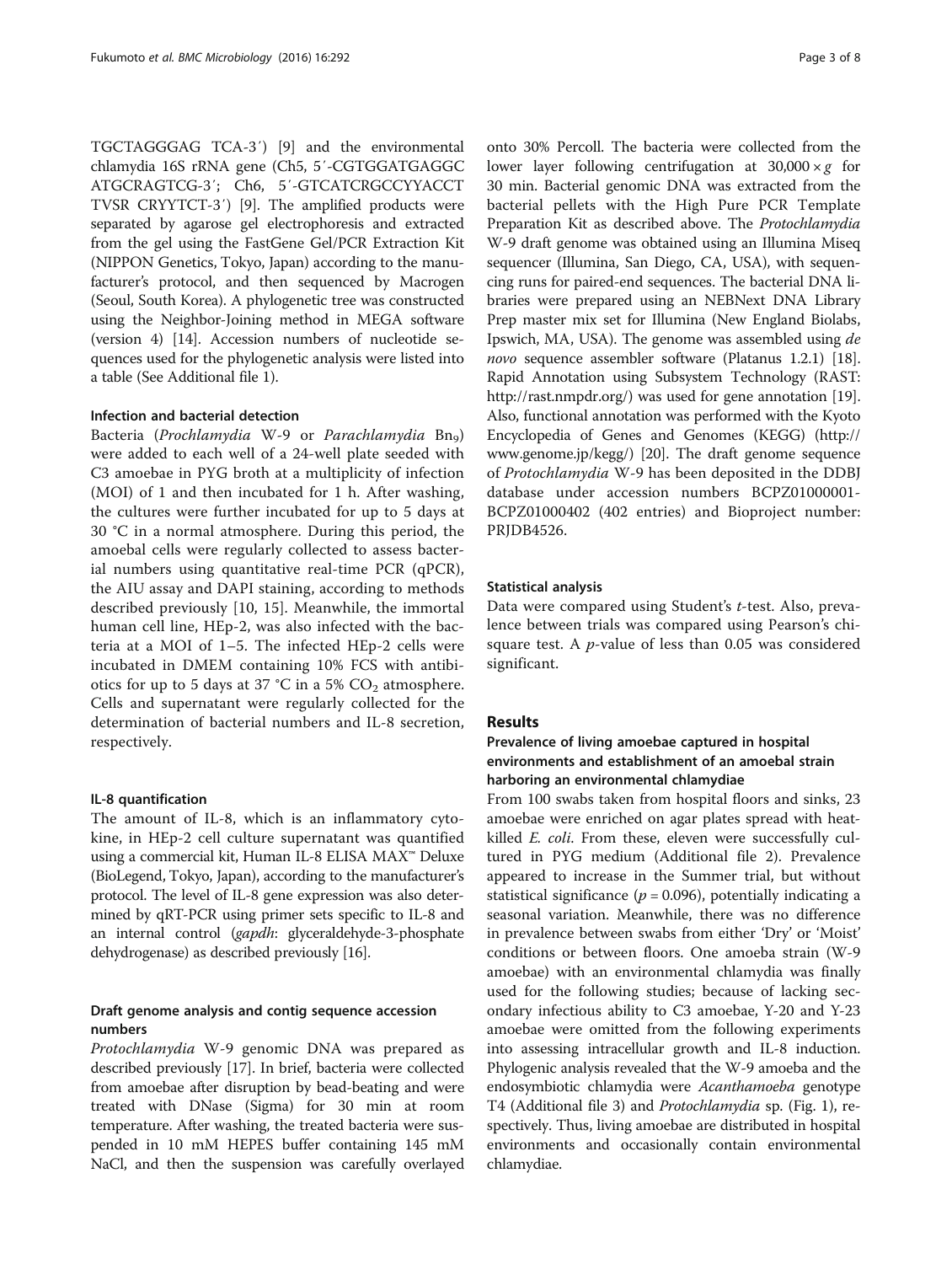

<span id="page-3-0"></span>

## Protochlamydia W-9 intracellular growth and IL-8 induction

We next assessed if the Protochlamydia W-9 could secondarily infect and then grow in C3 amoebae. qRT-PCR assessment revealed an increase in the amount of bacterial DNA (W-9) in cultures depending on culture period, although the growth speed was very slow compared with that of Parachlamydia Bn<sub>9</sub> (Pac) (Fig. [2b](#page-4-0)). DAPI staining showed a few bacterial particles; however, Parachlamydia Bn9-infected amoebae were mostly disrupted at 3 days (Fig. [2a](#page-4-0)), supporting our hypothesis that Protochlamydia W-9 grows slowly in the host amoebae. In contrast to C3 amoebae, the Protochlamydia W-9 failed to grow in HEp-2 cells with bacterial numbers decreasing rapidly below baseline after 1 day of incubation (Fig. [3](#page-4-0)). Interestingly, both ELISA and qRT-PCR revealed that stimulation with living bacteria, but not with heat-killed bacteria, significantly induced IL-8 secretion from HEp-2 cells (Fig. [4](#page-5-0)). Taken together, these results indicate that Protochlamydia W-9 could spread easily in hospital environments through amoebal secondary infection, supporting our previous results [\[9\]](#page-6-0). Furthermore, because of the induction of IL-8, the bacteria could exacerbate inflammation, potentially indicating a risk of a hospital-acquired infection.

## The Protochlamydia W-9 draft genome features several genes associated with resistance to antibiotics and toxic compounds

The draft genome of Protochlamydia consisted of 2,484,573 bp (total contig size) in 402 scaffold contigs. The genome contains 2100 protein-coding sequences (CDSs), and 49 RNAs. RAST-annotated features revealed that there were several genes associated with resistance to antibiotics and toxic compounds, indicating the ability of the bacteria to adapt to hash environments (Table [1](#page-5-0)). Comparative genome analysis with KEGG revealed the Protochlamydia W-9 genome possessed representative environmental chlamydial metabolic pathways (present in Protochlamydia UWE25 [[2\]](#page-6-0) and Protochlamydia R18 [[21](#page-7-0)]) that are required for amoebal adaptation (Additional file [4](#page-6-0)); however, it lacked the genes encoding the type IV secretion system (Additional file [5\)](#page-6-0).

## Discussion

We have previously reported both Acanthamoeba and environmental Chlamydia (Parachlamydia) DNAs in a hospital environment, and have shown in an in vitro study that the presence of *Acanthamoeba* has a significant impact on the long-term survival of environmental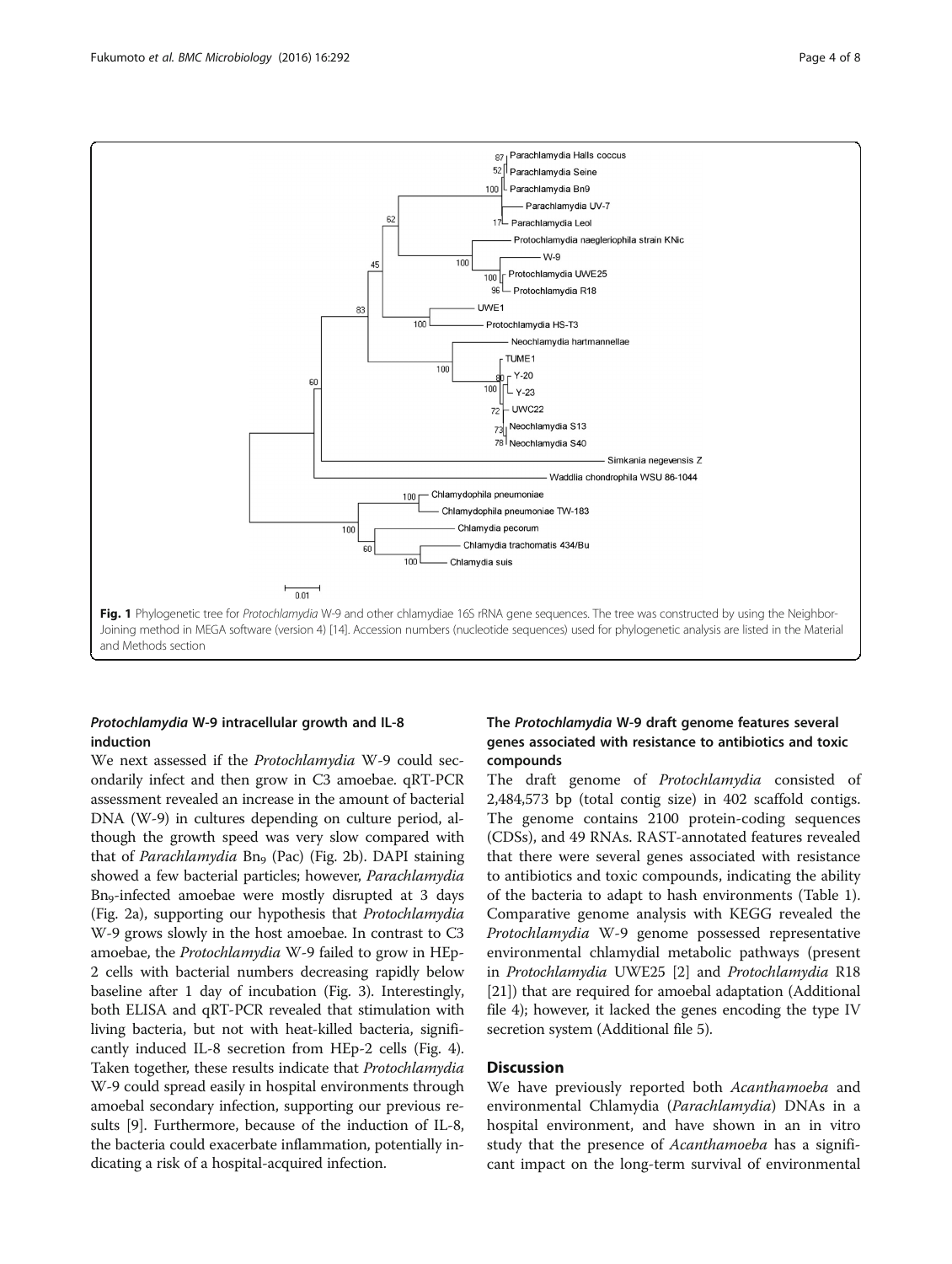

<span id="page-4-0"></span>

chlamydiae. These findings raise the possibility that this potential human pathogen could spread through a hospital environment via Acanthamoeba [\[9](#page-6-0)]. However, whether amoebae harboring environmental chlamydiae actually inhabit hospital environments remained to be clarified. We therefore attempted to isolate living amoebae with symbiotic chlamydiae from hospital environments.

From 100 samples obtained from floors or sinks, 23 amoebae were enriched on agar plates spread with heatkilled E. coli. Consistent with PCR results, 21 of these amoebae had morphological features identical to those of Acanthamoeba cysts, such as arm-like structures [\[13\]](#page-7-0) (See Additional file [2](#page-6-0)). These results indicated that the amoebal enrichment method was very accurate with high sensitively, despite being time consuming. The amoebae were isolated from places such as floors or sinks in the hospital,



suggesting that amoebae inhabit hospital environments. However, because prevalence in the summer tended to be higher than that in the winter, it is possible that outpatients carry less amoeba-containing soil into the hospital during winter because of snow. Chlamydial isolates (Y-20, Y-23 and W-9) have come from distinct 3 floors (7, 8 and 10)(See Additional file [1](#page-6-0)) directly connected by an elevator, which may be a potential factor responsible for reflecting bacterial traffic via human flow into public spaces. It appeared that there were more amoeba isolated on the lower floors compared to the higher ones, although sample numbers were different among floors, supporting the scenario. Further studies with other hospitals should be performed to clarify this possible scenario. Half of the amoebae enriched on agar plates with heat-killed bacteria (a conventional isolation procedure) failed to grow in PYG medium cultures. The procedure for amoebal isolation using PYG axenic culture may preferentially select some amoebae, indicating a limitation of this protocol. Furthermore, only one amoebal strain with an endosymbiont (Protochlamydia W-9) was fully used for assessing intracellular growth and IL-8 induction, because of the other amoebal endosymbionts (Neochlamydia spp.) lacking secondary infectious ability to C3 amoebae. Although the exact reason for the lacking ability remains to be clear, the findings were intriguingly identical to our previous studies [[12](#page-7-0), [21](#page-7-0)], indicating a wide range of diversity in environmental chlamydiae. Thus, the results reveal the presence of a complicated and unknown amoebal ecology in hospital environments, as well as natural environments.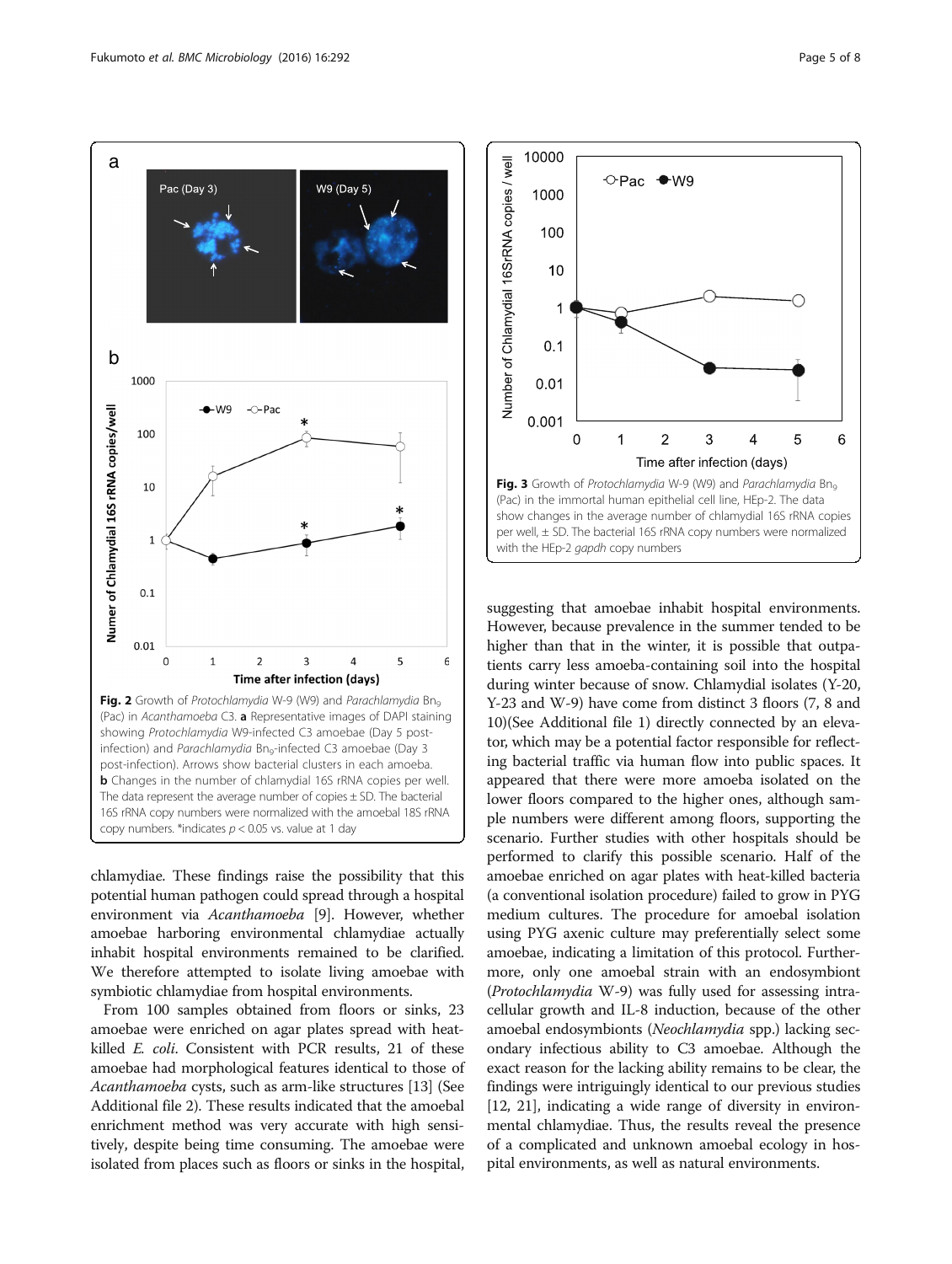<span id="page-5-0"></span>

As mentioned above, the growth of Protochlamydia W-9 was very slow compared with the other chlamydia (Parachlamydia Bn<sub>9</sub>), which caused rapid amoebal lysis depending on bacterial maturation (See Fig. [2\)](#page-4-0). Several reports reveal that amoebae inhabit a wide range of environments depending upon food sources, raising the idea that the amount of food on artificial surfaces, such floors or sinks, might be less than that in natural environments, such as soil or pond waters [\[12, 22](#page-7-0)–[24](#page-7-0)]. It is, therefore, possible that slow bacterial growth can be beneficial for saving food in harsh environments. Meanwhile, the bacteria failed to grow in a representative immortal human

| RAST Subsystem                                 | Role (KEGG located number)                                                             | Features                         |
|------------------------------------------------|----------------------------------------------------------------------------------------|----------------------------------|
| Copper<br>homeostasis                          | Copper-translocating P-type ATPase<br>(EC 3.6.3.4)                                     | peg.608,<br>peg.990,<br>peg.1254 |
| Cobalt-zinc-<br>cadmium<br>resistance          | Heavy metal RND efflux outer membrane<br>protein, CzcC family                          | peg.605                          |
|                                                | Cobalt-zinc-cadmium resistance protein                                                 | peg.1410                         |
|                                                | Cobalt/zinc/cadmium efflux RND<br>transporter, membrane fusion protein,<br>CzcB family | peg.606                          |
|                                                | Cobalt-zinc-cadmium resistance protein<br>CzcA                                         | peg.607                          |
|                                                | Cation efflux system protein CusA                                                      | peg.607                          |
| Resistance to<br>fluoroquinolones              | DNA gyrase subunit B (EC 5.99.1.3)                                                     | peg.2036                         |
|                                                | DNA gyrase subunit A (EC 5.99.1.3)                                                     | peg.2037                         |
|                                                | Topoisomerase IV subunit B (EC 5.99.1.-)                                               | peg.888                          |
|                                                | Topoisomerase IV subunit A (EC 5.99.1.-)                                               | peg.889                          |
| Beta-lactamase                                 | Beta-lactamase (EC 3.5.2.6)                                                            | peg.1027,<br>peg.1665            |
|                                                | Metal-dependent hydrolases of the<br>beta-lactamase superfamily I                      | peg.123                          |
| Multidrug<br>Resistance<br><b>Efflux Pumps</b> | RND efflux system, outer membrane<br>lipoprotein, NodT family                          | peg.1170                         |
|                                                | RND efflux system, membrane fusion<br>protein CmeA                                     | peg.1631                         |
|                                                | RND efflux system, outer membrane<br>lipoprotein CmeC                                  | peg.1629                         |
|                                                | Acriflavin resistance protein                                                          | peg.521                          |
|                                                | Membrane fusion protein of RND<br>family multidrug efflux pump                         | peg.522                          |
|                                                | RND efflux system, inner membrane<br>transporter CmeB                                  | peg.1630                         |
| Multidrug<br>Resistance<br><b>Efflux Pumps</b> | Multidrug and toxin extrusion (MATE)<br>family efflux pump YdhE/NorM, homolog          | peg.1277                         |

Table 1 RAST- annotated genes associating with resistance to antibiotics and toxic compounds

epithelial cell line, HEp-2. Surprisingly, the amount of bacteria significantly decreased during the culture period compared to a reference strain, *Parachlamydia* Bn<sub>9</sub> [[25](#page-7-0)]. While these findings indicate a rapid elimination of bacteria from the cells, it raises a possible scenario that the host cells can rapidly sense the bacteria, which stimulates pro-inflammatory cytokines.

Draft genome analysis revealed Protochlamydia W-9 to possess principal metabolic features that are common to environmental chlamydiae, such as Protochlamydia UWE25 or R18. Also, our data interestingly showed the Protochlamydia W-9 genome to contain several genes associated with resistance to antibiotics and toxic compounds, although this feature was not unique to Protochla*mydia* W-9 because it was seen in other bacterial genomes (data not shown). Accumulated evidence indicates that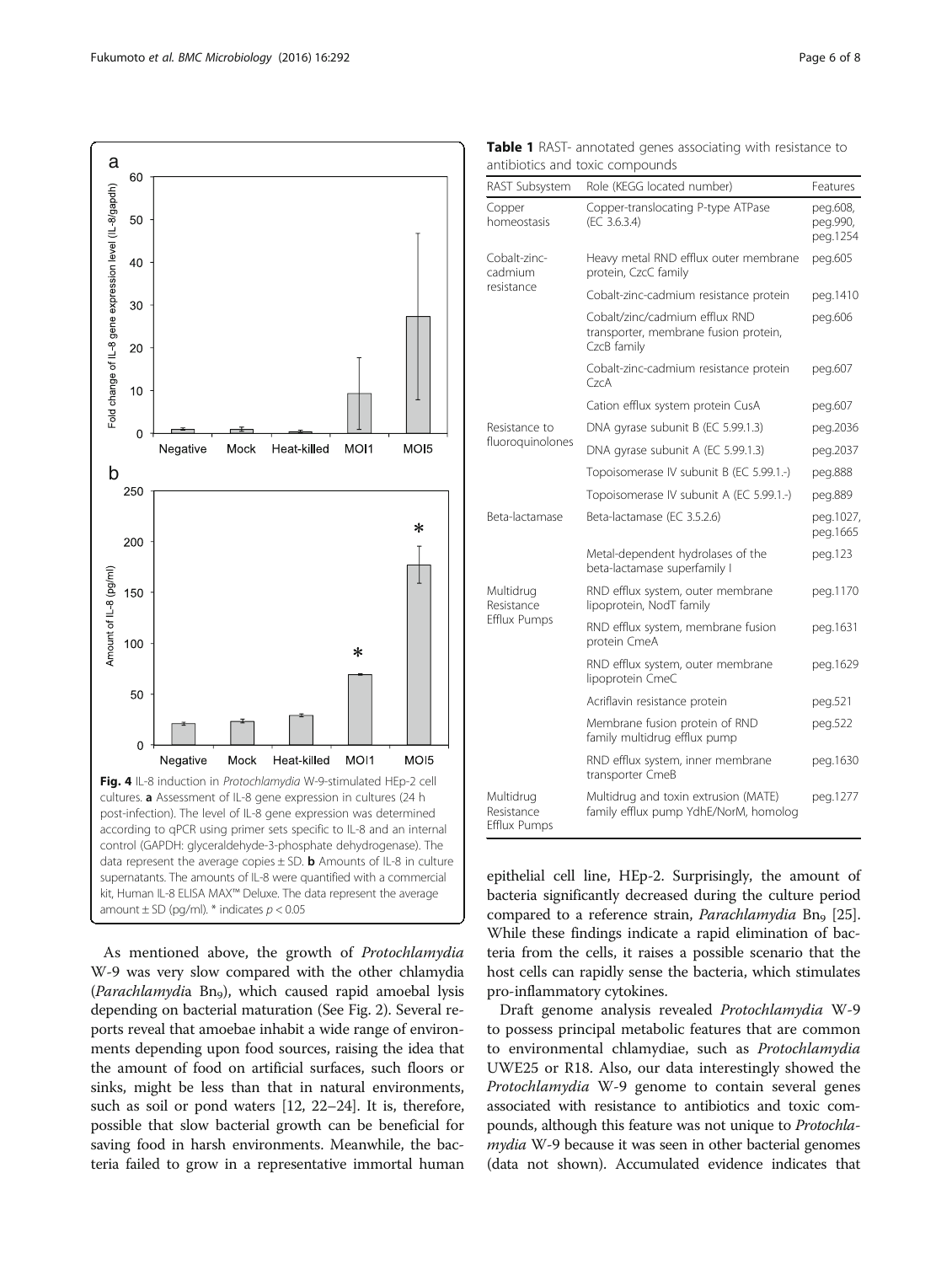<span id="page-6-0"></span>predatory amoebae play a role in transferring bacterial gene fragments from bacterial pray to other bacteria [[26](#page-7-0)–[28\]](#page-7-0). Indeed, protozoa (such as ciliates) are potentially a device for the acceleration of bacterial horizontal gene transfer [[29](#page-7-0)–[31\]](#page-7-0). Thus, amoebae harboring environmental chlamydiae with such resistance genes or detoxification systems may be a source of these genes for other inhabitants of amoebae, although further study is needed to test this hypothesis. Meanwhile, when compared with the other bacteria (UWE25 and R18), the type IV secretion system, which delivers effector proteins associated with host cell modulation [[32\]](#page-7-0), was not seen, indicating a divergent evolution of environmental chlamydiae. Meanwhile, because environmental chlamydiae (Parachlamydia) lacking the type IV secretion system replicated in immortal epithelial cells, albeit not at body temperature [\[25](#page-7-0)], Protochlamydia W-9 has the potential to adapt to human cells.

## Conclusions

We visualized for the first time living Acanthamoeba in hospital environments, identifying a risk of environmental chlamydiae, Protochlamydia W-9, in evoking inflammation. Although further study with extended sampling is needed to confirm our findings, our results are useful for understanding amoebal ecology in complicated hospital environments, and indicate a potential role of environmental chlamydiae in evoking respiratory inflammation through inhalation.

## Additional files

[Additional file 1:](dx.doi.org/10.1186/s12866-016-0906-1) Accession numbers of nucleotide sequences used for the phylogenetic analysis. (XLSX 21 kb)

[Additional file 2:](dx.doi.org/10.1186/s12866-016-0906-1) Prevalence of amoebae with or without environmental chlamydiae in the hospital. (XLSX 34 kb)

[Additional file 3:](dx.doi.org/10.1186/s12866-016-0906-1) Phylogenetic tree for Acanthamoeba 18S rRNA with W-9 toY-23 amoebae. The tree was constructed by using the Neighbor-Joining method in MEGA software (version 4). Nucleotide sequences (Accession numbers) used for the phylogenetic analysis were listed in the Material and Methods section. (PPTX 285 kb)

[Additional file 4:](dx.doi.org/10.1186/s12866-016-0906-1) Comparison of metabolic pathways between Protochlamydia W-9 (BCPZ01000001-BCPZ01000402) and a representative chlamydiae (Protochlamydia UWE25 [2] and Protochlamydia R18 [[20\]](#page-7-0)). Green lines, unique in the Protochlamydia W-9 active modules. Blue lines, shared modules. Red lines; modules specific for Protochlamydia UWE25. (PPTX 496 kb)

[Additional file 5:](dx.doi.org/10.1186/s12866-016-0906-1) Comparative genomic features of Protochlamydia W-9 (BCPZ01000001-BCPZ01000402) and Protochlamydia R18 [[20\]](#page-7-0) aligned on a representative chlamydiae, Protochlamydia UWE25 [2]. Cicles 1 and 2 show the aligned genomic identity of Protochlamydia W-9 and Protochlamydia R18, respectively. \* indicates lacking the genes encoding type IV secretion system. (PPTX 438 kb)

#### Abbreviations

ELISA: Enzyme-linked Immuno-sorbent assay

#### Acknowledgments

We thank the staff at the Department of Medical Laboratory Science, Faculty of Health Sciences, Hokkaido University, for their assistance throughout this study.

#### Funding

This work was funded by Japan Society for the Promotion of Science, Grantin-Aid for Challenging Exploratory Research (16 K15270).

#### Availability of data and materials

The data are presented within the manuscript and the Additional files 1, 2, 3, 4 and 5. The draft genome sequence of Protochlamydia W-9 has been deposited in the DDBJ database under accession numbers BCPZ01000001- BCPZ01000402 (402 entries) and Bioproject number: PRJDB4526.

#### Authors' contributions

Conceived and designed the project: HY. Collected and assessed clinical samples: JM, TF, KA, HS, CS. Genomic sequences: KM, OK, MT. Image analysis: SN. Wrote the manuscript: HY. Critical editing: TO, JM, SN. All authors read and approved the final manuscript.

#### Competing interests

The authors declare that they have no competing interests.

#### Consent for publication

Not Applicable.

#### Ethics approval and consent to participate

This manuscript reporting studies doesn't involve any human participants, human data, human tissue, individual person's data or animal experiment.

#### Author details

<sup>1</sup> Hokkaido University Hospital, Nishi-5 Kita-14 Jo, Kita-ku, Sapporo, Hokkaidc 060-8648, Japan. <sup>2</sup> Department of Medical Laboratory Science, Faculty of Health Sciences, Hokkaido University Graduate School of Health Sciences, Nishi-5 Kita-12 Jo, Kita-ku, Sapporo, Hokkaido 060-0812, Japan. <sup>3</sup>Division of Biomedical Imaging Research, Juntendo University Graduate School of Medicine, 2-1-1 Hongo, Bunkyo-ku, Tokyo 113-8421, Japan. <sup>4</sup>Miyarisan Pharmaceutical Co., Ltd., 2-3-13-209, Minami, Wako-shi, Saitama 351-0104, Japan.

#### Received: 22 May 2016 Accepted: 29 November 2016 Published online: 15 December 2016

#### References

- 1. Horn M. Chlamydiae as symbionts in eukaryotes. Annu Rev Microbiol. 2008;62:113–31.
- 2. Horn M, Collingro A, Schmitz-Esser S, Beier CL, Purkhold U, Fartmann B, et al. Illuminating the evolutionary history of chlamydiae. Science. 2004;304:728–30.
- 3. Sixt BS, Siegl A, Müller C, Watzka M, Wultsch A, Tziotis D, et al. Metabolic features of Protochlamydia amoebophila elementary bodies–a link between activity and infectivity in Chlamydiae. PLoS Pathog. 2013;9:e1003553.
- 4. Khan NA. Pathogenesis of Acanthamoeba infections. Microb Pathogen. 2003;234:77–85.
- 5. Corsaro D, Greub G. Pathogenic Potential of novel Chlamydiae and diagnostic approached to infections due to these obligate intracellular bacteria. Clin Microbiol Rev. 2006;19:283–97.
- 6. Corsaro D, Venditti D, Valassina M. New parachlamydial 16S rDNA phylotypes detected in human clinical samples. Res Microbiol. 2002;153:563–7.
- Fritsche TR, Horn M, Wagner M, Herwig RP, Schleifer K, Gauton RK. Phylogenetic diversity among geographically dispersed Chlamydiales endosymbionts recovered from clinical and environmental isolates of Acanthamoeba spp. Appl Env Microbiol. 2000;66:2613–9.
- 8. Lamoth F, Greub G. Amoebal pathogens as emerging causal agents of pneumonia. FEMS Microbiol Rev. 2000;34:260–80.
- 9. Fukumoto T, Matsuo J, Hayashi Y, Oguri S, Nakamura S, Mizutani Y, et al. Impact of free-living amoebae on presence of Parachlamydia acanthamoebae in the hospital environment and its survival in vitro without requirement for amoebae. J Clin Microbiol. 2010;48:3360–5.